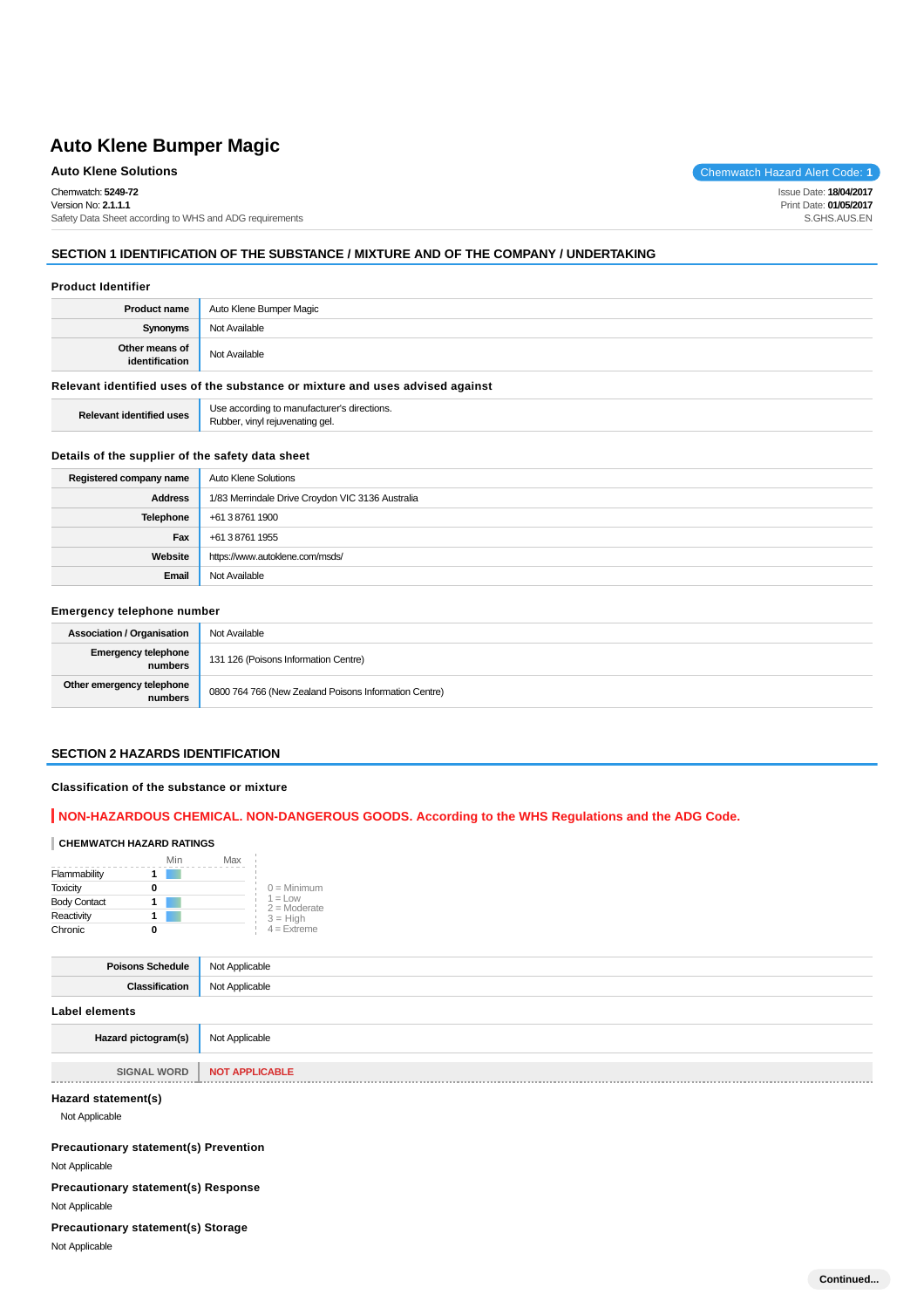#### **Precautionary statement(s) Disposal**

Not Applicable

## **SECTION 3 COMPOSITION / INFORMATION ON INGREDIENTS**

#### **Substances**

See section below for composition of Mixtures

#### **Mixtures**

| <b>CAS No</b> | %[weight] | Name                                        |
|---------------|-----------|---------------------------------------------|
| 63148-62-9    | 60-80     | polydimethylsiloxane                        |
| 64742-47-8    | 20-30     | distillates, petroleum, light, hydrotreated |
|               | trace     | dye/perfume                                 |

## **SECTION 4 FIRST AID MEASURES**

#### **Description of first aid measures**

| <b>Eye Contact</b>  | If this product comes in contact with the eyes:<br>In Immediately hold eyelids apart and flush the eye continuously with running water.<br>Ensure complete irrigation of the eye by keeping eyelids apart and away from eye and moving the eyelids by occasionally lifting the upper and lower lids.<br>► Continue flushing until advised to stop by the Poisons Information Centre or a doctor, or for at least 15 minutes.<br>Transport to hospital or doctor without delay.<br>► Removal of contact lenses after an eye injury should only be undertaken by skilled personnel.                                                                                                                                                    |
|---------------------|--------------------------------------------------------------------------------------------------------------------------------------------------------------------------------------------------------------------------------------------------------------------------------------------------------------------------------------------------------------------------------------------------------------------------------------------------------------------------------------------------------------------------------------------------------------------------------------------------------------------------------------------------------------------------------------------------------------------------------------|
| <b>Skin Contact</b> | If skin or hair contact occurs:<br>Flush skin and hair with running water (and soap if available).<br>▶ Seek medical attention in event of irritation.                                                                                                                                                                                                                                                                                                                                                                                                                                                                                                                                                                               |
| Inhalation          | If fumes, aerosols or combustion products are inhaled remove from contaminated area.<br>• Other measures are usually unnecessary.                                                                                                                                                                                                                                                                                                                                                                                                                                                                                                                                                                                                    |
| Ingestion           | If spontaneous vomiting appears imminent or occurs, hold patient's head down, lower than their hips to help avoid possible aspiration of vomitus.<br>If swallowed do <b>NOT</b> induce vomiting.<br>If vomiting occurs, lean patient forward or place on left side (head-down position, if possible) to maintain open airway and prevent aspiration.<br>• Observe the patient carefully.<br>► Never give liquid to a person showing signs of being sleepy or with reduced awareness; i.e. becoming unconscious.<br>• Give water to rinse out mouth, then provide liquid slowly and as much as casualty can comfortably drink.<br>$\blacktriangleright$ Seek medical advice.<br>▶ Avoid giving milk or oils.<br>Avoid giving alcohol. |

#### **Indication of any immediate medical attention and special treatment needed**

Treat symptomatically.

For acute or short term repeated exposures to petroleum distillates or related hydrocarbons:

- Primary threat to life, from pure petroleum distillate ingestion and/or inhalation, is respiratory failure.
- Patients should be quickly evaluated for signs of respiratory distress (e.g. cyanosis, tachypnoea, intercostal retraction, obtundation) and given oxygen. Patients with inadequate tidal volumes or poor arterial blood gases (pO2 50 mm Hg) should be intubated.
- Arrhythmias complicate some hydrocarbon ingestion and/or inhalation and electrocardiographic evidence of myocardial injury has been reported; intravenous lines and cardiac monitors should be established in obviously symptomatic patients. The lungs excrete inhaled solvents, so that hyperventilation improves clearance.
- A chest x-ray should be taken immediately after stabilisation of breathing and circulation to document aspiration and detect the presence of pneumothorax.
- Epinephrine (adrenalin) is not recommended for treatment of bronchospasm because of potential myocardial sensitisation to catecholamines. Inhaled cardioselective bronchodilators (e.g. Alupent, Salbutamol) are the preferred agents, with aminophylline a second choice.
- Lavage is indicated in patients who require decontamination; ensure use of cuffed endotracheal tube in adult patients. [Ellenhorn and Barceloux: Medical Toxicology]

## **SECTION 5 FIREFIGHTING MEASURES**

#### **Extinguishing media**

- Water spray or fog.
- Foam.
- Dry chemical powder.
- ▶ BCF (where regulations permit).
- ▶ Carbon dioxide.

#### **Special hazards arising from the substrate or mixture**

| <b>Fire Incompatibility</b>    | ► Avoid contamination with oxidising agents i.e. nitrates, oxidising acids, chlorine bleaches, pool chlorine etc. as ignition may result                                                                                                                                                                                                                                                                                                                                              |  |  |
|--------------------------------|---------------------------------------------------------------------------------------------------------------------------------------------------------------------------------------------------------------------------------------------------------------------------------------------------------------------------------------------------------------------------------------------------------------------------------------------------------------------------------------|--|--|
| <b>Advice for firefighters</b> |                                                                                                                                                                                                                                                                                                                                                                                                                                                                                       |  |  |
| <b>Fire Fighting</b>           | Alert Fire Brigade and tell them location and nature of hazard.<br>• Wear breathing apparatus plus protective gloves.<br>Prevent, by any means available, spillage from entering drains or water courses.<br>► Use water delivered as a fine spray to control fire and cool adjacent area.<br>DO NOT approach containers suspected to be hot.<br>• Cool fire exposed containers with water spray from a protected location.<br>If safe to do so, remove containers from path of fire. |  |  |
| <b>Fire/Explosion Hazard</b>   | ► High temperature decomposition products include silicon dioxide, small amounts of formaldehyde, formic acid, acetic acid and traces of silicon polymers.<br>These gases may ignite and, depending on circumstances, may cause the resin/polymer to ignite.<br>An outer skin of silica may also form. Extinguishing of fire, beneath the skin, may be difficult.                                                                                                                     |  |  |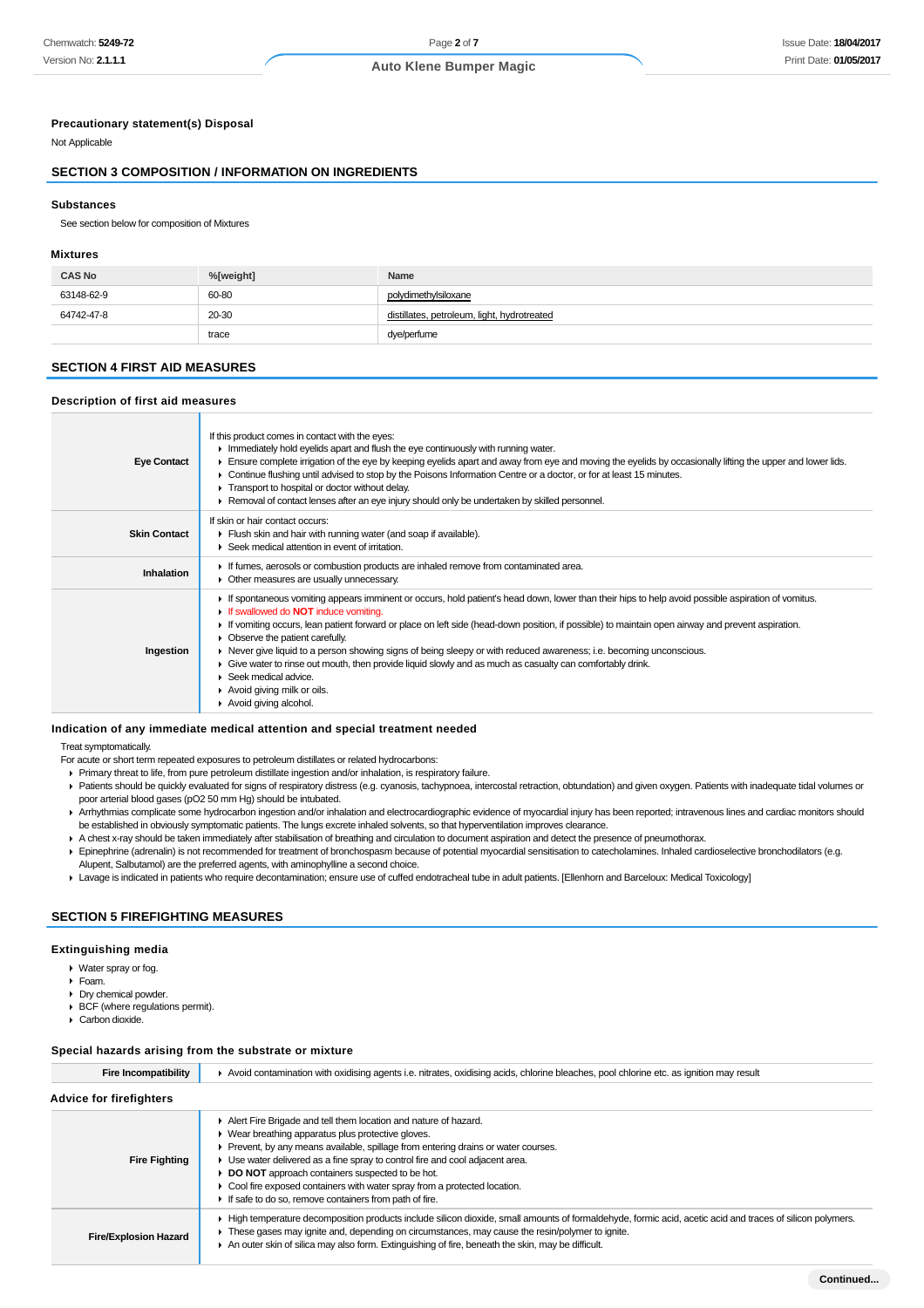|                | • Combustible.                                                                                                                                                                                                                      |
|----------------|-------------------------------------------------------------------------------------------------------------------------------------------------------------------------------------------------------------------------------------|
|                | ► Slight fire hazard when exposed to heat or flame.                                                                                                                                                                                 |
|                | ► Heating may cause expansion or decomposition leading to violent rupture of containers.                                                                                                                                            |
|                | • On combustion, may emit toxic fumes of carbon monoxide (CO).                                                                                                                                                                      |
|                | • May emit acrid smoke.                                                                                                                                                                                                             |
|                | • Mists containing combustible materials may be explosive.                                                                                                                                                                          |
|                | Combustion products include:                                                                                                                                                                                                        |
|                | carbon dioxide (CO2)                                                                                                                                                                                                                |
|                | silicon dioxide (SiO2)                                                                                                                                                                                                              |
|                | other pyrolysis products typical of burning organic material.<br><b>CARE:</b> Water in contact with hot liquid may cause foaming and a steam explosion with wide scattering of hot oil and possible severe burns. Foaming may cause |
|                | overflow of containers and may result in possible fire.                                                                                                                                                                             |
| <b>HAZCHEM</b> | Not Applicable                                                                                                                                                                                                                      |
|                |                                                                                                                                                                                                                                     |

# **SECTION 6 ACCIDENTAL RELEASE MEASURES**

# **Personal precautions, protective equipment and emergency procedures**

See section 8

**Environmental precautions**

See section 12

## **Methods and material for containment and cleaning up**

| <b>Minor Spills</b> | Remove all ignition sources.<br>$\triangleright$ Clean up all spills immediately.<br>Avoid breathing vapours and contact with skin and eyes.<br>• Control personal contact with the substance, by using protective equipment.<br>• Contain and absorb spill with sand, earth, inert material or vermiculite.<br>$\triangleright$ Wipe up.<br>▶ Place in a suitable, labelled container for waste disposal.<br>Slippery when spilt. |
|---------------------|------------------------------------------------------------------------------------------------------------------------------------------------------------------------------------------------------------------------------------------------------------------------------------------------------------------------------------------------------------------------------------------------------------------------------------|
| <b>Major Spills</b> | Moderate hazard.<br>$\triangleright$ Clear area of personnel and move upwind.<br>Alert Fire Brigade and tell them location and nature of hazard.<br>• Wear breathing apparatus plus protective gloves.<br>Prevent, by any means available, spillage from entering drains or water course.<br>• No smoking, naked lights or ignition sources.<br>$\blacktriangleright$ Increase ventilation.<br>Slippery when spilt.                |

Personal Protective Equipment advice is contained in Section 8 of the SDS.

# **SECTION 7 HANDLING AND STORAGE**

## **Precautions for safe handling**

| Safe handling     | Limit all unnecessary personal contact.<br>• Wear protective clothing when risk of exposure occurs.<br>$\blacktriangleright$ Use in a well-ventilated area.<br>• When handling <b>DO NOT</b> eat, drink or smoke.<br>Always wash hands with soap and water after handling.<br>Avoid physical damage to containers.<br>Use good occupational work practice.                                                         |
|-------------------|--------------------------------------------------------------------------------------------------------------------------------------------------------------------------------------------------------------------------------------------------------------------------------------------------------------------------------------------------------------------------------------------------------------------|
| Other information | Store in original containers.<br>▶ Keep containers securely sealed.<br>No smoking, naked lights or ignition sources.<br>Store in a cool, dry, well-ventilated area.<br>Store away from incompatible materials and foodstuff containers.<br>• Protect containers against physical damage and check regularly for leaks.<br>• Observe manufacturer's storage and handling recommendations contained within this SDS. |
|                   | Conditions for safe storage, including any incompatibilities                                                                                                                                                                                                                                                                                                                                                       |

| Suitable container      | $\blacktriangleright$ Metal can or drum<br>▶ Packaging as recommended by manufacturer.<br>• Check all containers are clearly labelled and free from leaks.<br><b>Bottles</b> [manufacturer].                                                                                                                                    |
|-------------------------|---------------------------------------------------------------------------------------------------------------------------------------------------------------------------------------------------------------------------------------------------------------------------------------------------------------------------------|
| Storage incompatibility | Avoid contamination of water, foodstuffs, feed or seed.<br>Traces of benzene, a carcinogen, may form when silicones are heated in air above 230 degrees C. Concentrated acids and bases cause degradation of<br>polymer. Boiling water may soften and weaken material.<br>$\triangleright$ Avoid reaction with oxidising agents |

# **SECTION 8 EXPOSURE CONTROLS / PERSONAL PROTECTION**

#### **Control parameters**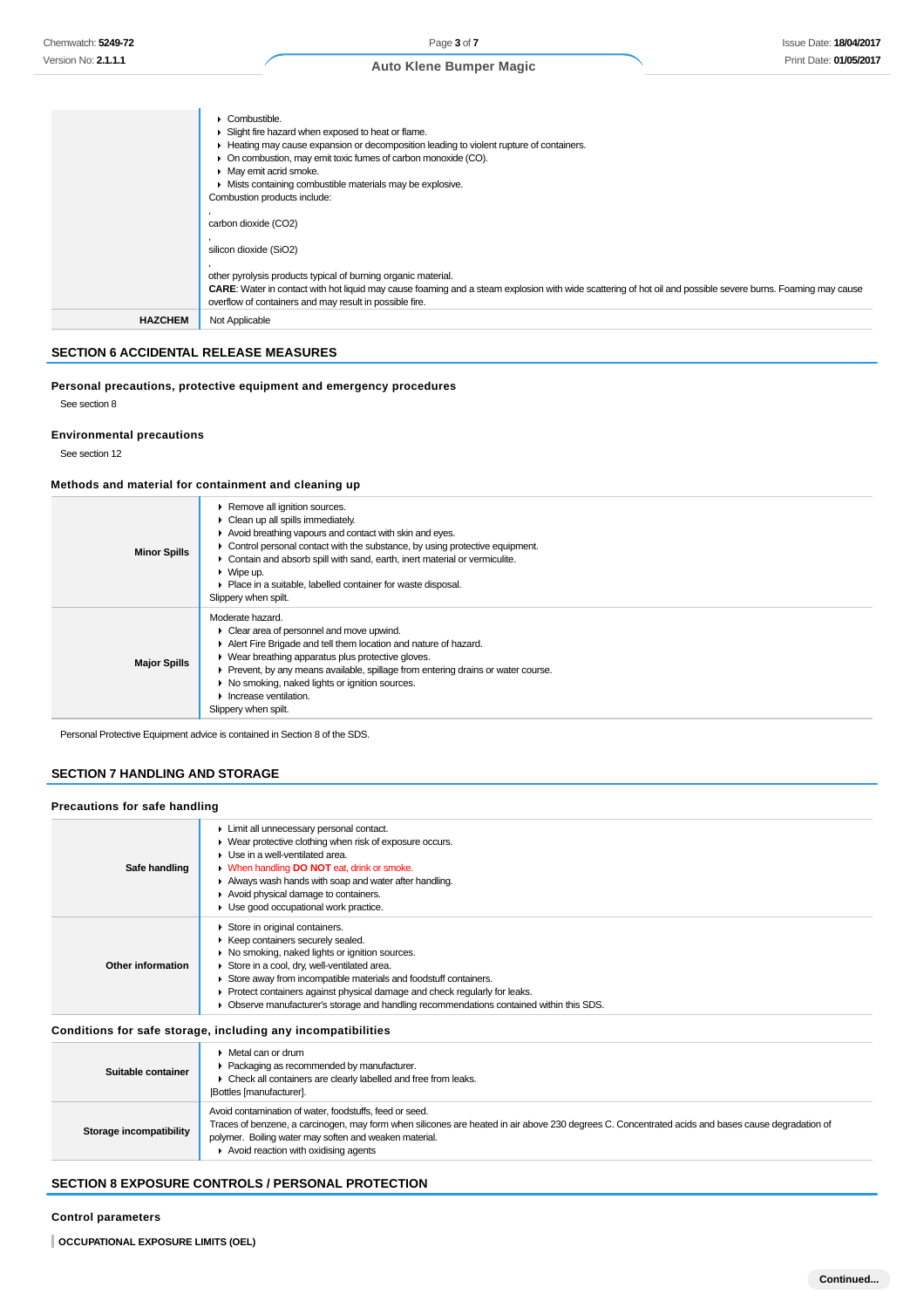#### **INGREDIENT DATA**

| Source                                         | <b>TWA</b><br><b>Material name</b><br>Ingredient                                    |                                                  |               | <b>STEL</b> | Peak          | <b>Notes</b>  |
|------------------------------------------------|-------------------------------------------------------------------------------------|--------------------------------------------------|---------------|-------------|---------------|---------------|
| Australia Exposure Standards                   | distillates, petroleum, light, hydrotreated                                         | Oil mist, refined mineral<br>$5 \,\mathrm{mg/m}$ |               |             | Not Available | Not Available |
| <b>EMERGENCY LIMITS</b>                        |                                                                                     |                                                  |               |             |               |               |
| Ingredient                                     | <b>Material name</b>                                                                |                                                  |               | TEEL-1      | TEEL-2        | TEEL-3        |
| polydimethylsiloxane                           | Dimethyl siloxane; (Dimethylpolysiloxane; Syltherm XLT; Syltherm 800; Silicone 360) |                                                  |               | 65 mg/m3    | 720 mg/m3     | 4,300 mg/m3   |
| Ingredient                                     | <b>Original IDLH</b>                                                                | <b>Revised IDLH</b>                              |               |             |               |               |
| polydimethylsiloxane                           | Not Available                                                                       |                                                  | Not Available |             |               |               |
| distillates, petroleum, light,<br>hydrotreated | Not Available                                                                       |                                                  | Not Available |             |               |               |

#### **Exposure controls**

| None required when handling small quantities.<br>OTHERWISE:<br>Engineering controls are used to remove a hazard or place a barrier between the worker and the hazard. Well-designed engineering controls can be highly<br>effective in protecting workers and will typically be independent of worker interactions to provide this high level of protection.<br>The basic types of engineering controls are:<br>Process controls which involve changing the way a job activity or process is done to reduce the risk.<br>Enclosure and/or isolation of emission source which keeps a selected hazard "physically" away from the worker and ventilation that strategically "adds" and<br>"removes" air in the work environment. Ventilation can remove or dilute an air contaminant if designed properly. The design of a ventilation system must match<br>the particular process and chemical or contaminant in use.<br>Employers may need to use multiple types of controls to prevent employee overexposure. |
|----------------------------------------------------------------------------------------------------------------------------------------------------------------------------------------------------------------------------------------------------------------------------------------------------------------------------------------------------------------------------------------------------------------------------------------------------------------------------------------------------------------------------------------------------------------------------------------------------------------------------------------------------------------------------------------------------------------------------------------------------------------------------------------------------------------------------------------------------------------------------------------------------------------------------------------------------------------------------------------------------------------|
|                                                                                                                                                                                                                                                                                                                                                                                                                                                                                                                                                                                                                                                                                                                                                                                                                                                                                                                                                                                                                |
| No special equipment for minor exposure i.e. when handling small quantities.<br>OTHERWISE:<br>Safety glasses with side shields.<br>► Contact lenses may pose a special hazard; soft contact lenses may absorb and concentrate irritants. A written policy document, describing the wearing of<br>lenses or restrictions on use, should be created for each workplace or task. This should include a review of lens absorption and adsorption for the class of<br>chemicals in use and an account of injury experience. Medical and first-aid personnel should be trained in their removal and suitable equipment should be<br>readily available. In the event of chemical exposure, begin eye irrigation immediately and remove contact lens as soon as practicable.                                                                                                                                                                                                                                           |
| See Hand protection below                                                                                                                                                                                                                                                                                                                                                                                                                                                                                                                                                                                                                                                                                                                                                                                                                                                                                                                                                                                      |
| No special equipment needed when handling small quantities.<br><b>OTHERWISE:</b> Wear chemical protective gloves, e.g. PVC.                                                                                                                                                                                                                                                                                                                                                                                                                                                                                                                                                                                                                                                                                                                                                                                                                                                                                    |
| See Other protection below                                                                                                                                                                                                                                                                                                                                                                                                                                                                                                                                                                                                                                                                                                                                                                                                                                                                                                                                                                                     |
| No special equipment needed when handling small quantities.<br><b>OTHERWISE:</b><br>• Overalls.<br>▶ Barrier cream.<br>Eyewash unit.                                                                                                                                                                                                                                                                                                                                                                                                                                                                                                                                                                                                                                                                                                                                                                                                                                                                           |
| Not Available                                                                                                                                                                                                                                                                                                                                                                                                                                                                                                                                                                                                                                                                                                                                                                                                                                                                                                                                                                                                  |
|                                                                                                                                                                                                                                                                                                                                                                                                                                                                                                                                                                                                                                                                                                                                                                                                                                                                                                                                                                                                                |

## **Respiratory protection**

Type A-P Filter of sufficient capacity. (AS/NZS 1716 & 1715, EN 143:2000 & 149:2001, ANSI Z88 or national equivalent)

Where the concentration of gas/particulates in the breathing zone, approaches or exceeds the "Exposure Standard" (or ES), respiratory protection is required. Degree of protection varies with both face-piece and Class of filter; the nature of protection varies with Type of filter.

| <b>Required Minimum Protection Factor</b> | <b>Half-Face Respirator</b> | <b>Full-Face Respirator</b> | <b>Powered Air Respirator</b> |
|-------------------------------------------|-----------------------------|-----------------------------|-------------------------------|
| up to $10 \times ES$                      | A-AUS P2                    |                             | A-PAPR-AUS / Class 1 P2       |
| up to $50 \times ES$                      |                             | A-AUS / Class 1 P2          |                               |
| up to $100 \times ES$                     |                             | A-2 P2                      | A-PAPR-2 P2 ^                 |

#### ^ - Full-face

A(All classes) = Organic vapours, B AUS or B1 = Acid gasses, B2 = Acid gas or hydrogen cyanide(HCN), B3 = Acid gas or hydrogen cyanide(HCN), E = Sulfur dioxide(SO2), G = Agricultural chemicals, K = Ammonia(NH3), Hg = Mercury, NO = Oxides of nitrogen, MB = Methyl bromide, AX = Low boiling point organic compounds(below 65 degC)

## **SECTION 9 PHYSICAL AND CHEMICAL PROPERTIES**

#### **Information on basic physical and chemical properties**

| Appearance            | Viscous blue gel; mixes with water. |                                            |               |
|-----------------------|-------------------------------------|--------------------------------------------|---------------|
| <b>Physical state</b> | liquid                              | Relative density (Water = 1)               | 1.07          |
| Odour                 | Not Available                       | Partition coefficient<br>n-octanol / water | Not Available |
| Odour threshold       | Not Available                       | Auto-ignition temperature<br>(C)           | Not Available |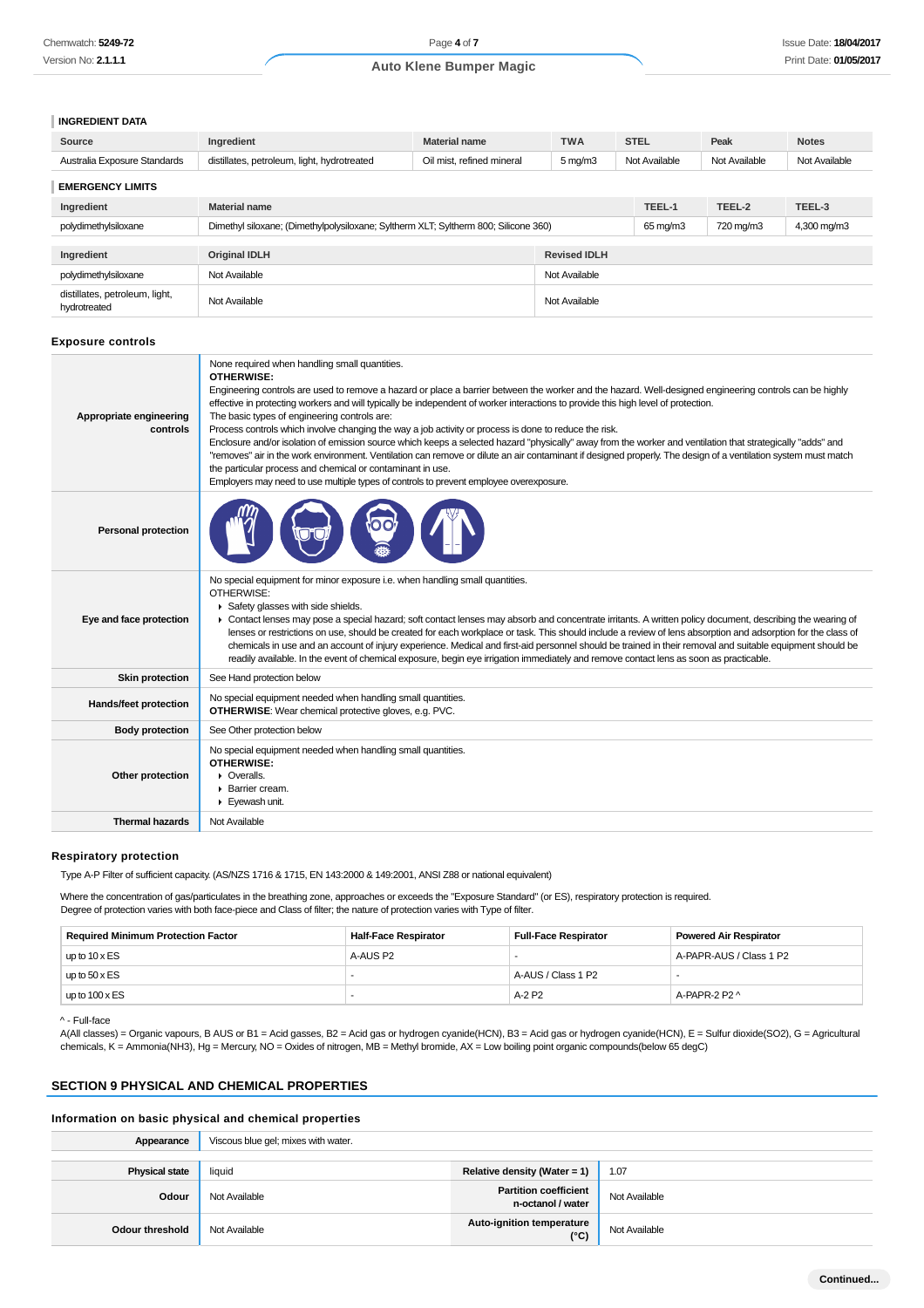| pH (as supplied)                                | $7-8$         | <b>Decomposition</b><br>temperature    | Not Available  |
|-------------------------------------------------|---------------|----------------------------------------|----------------|
| Melting point / freezing<br>point $(^{\circ}C)$ | Not Available | Viscosity (cSt)                        | Not Available  |
| Initial boiling point and<br>boiling range (°C) | Not Available | Molecular weight (g/mol)               | Not Applicable |
| Flash point (°C)                                | Not Available | <b>Taste</b>                           | Not Available  |
| <b>Evaporation rate</b>                         | Not Available | <b>Explosive properties</b>            | Not Available  |
| Flammability                                    | Not Available | <b>Oxidising properties</b>            | Not Available  |
| Upper Explosive Limit (%)                       | Not Available | Surface Tension (dyn/cm or<br>$mN/m$ ) | Not Available  |
| Lower Explosive Limit (%)                       | Not Available | <b>Volatile Component (%vol)</b>       | Not Available  |
| Vapour pressure (kPa)                           | Not Available | Gas group                              | Not Available  |
| Solubility in water (g/L)                       | Miscible      | pH as a solution (1%)                  | Not Available  |
| Vapour density (Air = 1)                        | Not Available | VOC g/L                                | Not Available  |

# **SECTION 10 STABILITY AND REACTIVITY**

| Reactivity                            | See section 7                                                             |
|---------------------------------------|---------------------------------------------------------------------------|
| <b>Chemical stability</b>             | Product is considered stable and hazardous polymerisation will not occur. |
| Possibility of hazardous<br>reactions | See section 7                                                             |
| <b>Conditions to avoid</b>            | See section 7                                                             |
| Incompatible materials                | See section 7                                                             |
| Hazardous decomposition<br>products   | See section 5                                                             |

# **SECTION 11 TOXICOLOGICAL INFORMATION**

## **Information on toxicological effects**

| <b>Inhaled</b>                                                  | The material is not thought to produce adverse health effects or irritation of the respiratory tract (as classified by EC Directives using animal models).<br>Nevertheless, good hygiene practice requires that exposure be kept to a minimum and that suitable control measures be used in an occupational setting.<br>Not normally a hazard due to non-volatile nature of product                                                                                                                                                                                                                                                          |                   |                                |
|-----------------------------------------------------------------|----------------------------------------------------------------------------------------------------------------------------------------------------------------------------------------------------------------------------------------------------------------------------------------------------------------------------------------------------------------------------------------------------------------------------------------------------------------------------------------------------------------------------------------------------------------------------------------------------------------------------------------------|-------------------|--------------------------------|
| Ingestion                                                       | Considered an unlikely route of entry in commercial/industrial environments. The liquid may produce gastrointestinal discomfort and may be harmful if<br>swallowed.                                                                                                                                                                                                                                                                                                                                                                                                                                                                          |                   |                                |
| <b>Skin Contact</b>                                             | The material may cause skin irritation after prolonged or repeated exposure and may produce on contact skin redness, swelling, the production of vesicles,<br>scaling and thickening of the skin.                                                                                                                                                                                                                                                                                                                                                                                                                                            |                   |                                |
| Eye                                                             | The material may be irritating to the eye, with prolonged contact causing inflammation. Repeated or prolonged exposure to irritants may produce conjunctivitis.                                                                                                                                                                                                                                                                                                                                                                                                                                                                              |                   |                                |
| Chronic                                                         | Long-term exposure to the product is not thought to produce chronic effects adverse to the health (as classified by EC Directives using animal models);<br>nevertheless exposure by all routes should be minimised as a matter of course.                                                                                                                                                                                                                                                                                                                                                                                                    |                   |                                |
|                                                                 |                                                                                                                                                                                                                                                                                                                                                                                                                                                                                                                                                                                                                                              |                   |                                |
| <b>Auto Klene Bumper Magic</b>                                  | <b>TOXICITY</b>                                                                                                                                                                                                                                                                                                                                                                                                                                                                                                                                                                                                                              | <b>IRRITATION</b> |                                |
|                                                                 | Not Available                                                                                                                                                                                                                                                                                                                                                                                                                                                                                                                                                                                                                                | Not Available     |                                |
|                                                                 | <b>TOXICITY</b>                                                                                                                                                                                                                                                                                                                                                                                                                                                                                                                                                                                                                              | <b>IRRITATION</b> |                                |
| polydimethylsiloxane                                            | Dermal (rabbit) LD50: >3000 mg/kg <sup>*[2]</sup>                                                                                                                                                                                                                                                                                                                                                                                                                                                                                                                                                                                            |                   | Eye (rabbit): 100 mg/1h - mild |
|                                                                 | Oral (rat) LD50: >35000 mg/kg <sup>*[2]</sup>                                                                                                                                                                                                                                                                                                                                                                                                                                                                                                                                                                                                |                   |                                |
|                                                                 | <b>TOXICITY</b>                                                                                                                                                                                                                                                                                                                                                                                                                                                                                                                                                                                                                              | <b>IRRITATION</b> |                                |
| distillates, petroleum, light,<br>hydrotreated                  | Dermal (rabbit) LD50: >2000 mg/kg <sup>[1]</sup><br>Not Available                                                                                                                                                                                                                                                                                                                                                                                                                                                                                                                                                                            |                   |                                |
|                                                                 | Oral (rat) LD50: >5000 mg/kg <sup>[1]</sup>                                                                                                                                                                                                                                                                                                                                                                                                                                                                                                                                                                                                  |                   |                                |
| Legend:                                                         | 1. Value obtained from Europe ECHA Registered Substances - Acute toxicity 2.* Value obtained from manufacturer's SDS. Unless otherwise specified data<br>extracted from RTECS - Register of Toxic Effect of chemical Substances                                                                                                                                                                                                                                                                                                                                                                                                              |                   |                                |
|                                                                 |                                                                                                                                                                                                                                                                                                                                                                                                                                                                                                                                                                                                                                              |                   |                                |
| <b>POLYDIMETHYLSILOXANE</b>                                     | Siloxanes may impair liver and hormonal function, as well as the lung and kidney. They have not been found to be irritating to the skin and eyes. They may<br>potentially cause cancer (tumours of the womb in females) and may cause impaired fertility or infertility.<br>The material may be irritating to the eye, with prolonged contact causing inflammation. Repeated or prolonged exposure to irritants may produce conjunctivitis.<br>No toxic response noted during 90 day subchronic inhalation toxicity studies The no observable effect level is 450 mg/m3. Non-irritating and non-sensitising in<br>human patch test. [Xerox]* |                   |                                |
| <b>DISTILLATES.</b><br>PETROLEUM, LIGHT,<br><b>HYDROTREATED</b> | Kerosene may produce varying ranges of skin irritation, and a reversible eye irritation (if eyes are washed). Skin may be cracked or flaky and/or leathery, with<br>crusts and/or hair loss. It may worsen skin cancers. There may also be loss of weight, discharge from the nose, excessive tiredness, and wheezing. The<br>individual may be pale. There may be increase in the weight of body organs. There was no evidence of harm to pregnancy.<br>No significant acute toxicological data identified in literature search.                                                                                                            |                   |                                |
| <b>Acute Toxicity</b>                                           | ⊙                                                                                                                                                                                                                                                                                                                                                                                                                                                                                                                                                                                                                                            | Carcinogenicity   | O                              |
| <b>Skin Irritation/Corrosion</b>                                | N                                                                                                                                                                                                                                                                                                                                                                                                                                                                                                                                                                                                                                            | Reproductivity    | O                              |
|                                                                 |                                                                                                                                                                                                                                                                                                                                                                                                                                                                                                                                                                                                                                              |                   |                                |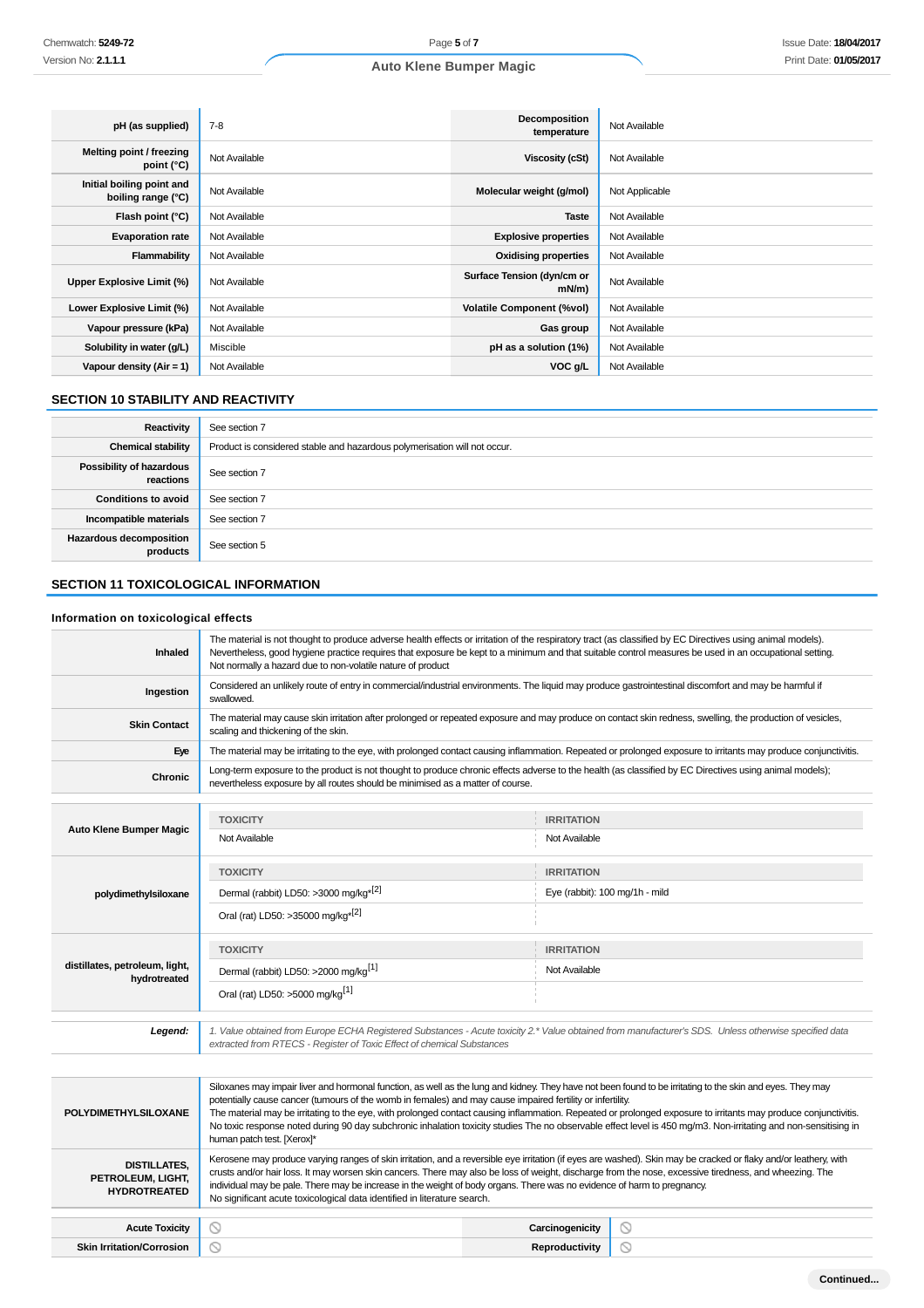| <b>Serious Eye</b><br>Damage/Irritation     | <b>STOT - Single Exposure</b>   |                                                                                                                                                                 |
|---------------------------------------------|---------------------------------|-----------------------------------------------------------------------------------------------------------------------------------------------------------------|
| <b>Respiratory or Skin</b><br>sensitisation | <b>STOT - Repeated Exposure</b> |                                                                                                                                                                 |
| Mutagenicity                                | <b>Aspiration Hazard</b>        |                                                                                                                                                                 |
|                                             |                                 | <b>Legend:</b> $\mathsf{X}$ – Data available but does not fill the criteria for classification<br>$\blacktriangleright$ - Data available to make classification |

 $\bigcirc$  – Data Not Available to make classification

# **SECTION 12 ECOLOGICAL INFORMATION**

## **Toxicity**

| <b>Auto Klene Bumper Magic</b>                 | <b>ENDPOINT</b>   | <b>TEST DURATION (HR)</b>                                                                                                                                                                                                                                                                                                                                                                       | <b>SPECIES</b> | <b>VALUE</b>      | <b>SOURCE</b>     |
|------------------------------------------------|-------------------|-------------------------------------------------------------------------------------------------------------------------------------------------------------------------------------------------------------------------------------------------------------------------------------------------------------------------------------------------------------------------------------------------|----------------|-------------------|-------------------|
|                                                | Not<br>Applicable | Not Applicable                                                                                                                                                                                                                                                                                                                                                                                  | Not Applicable | Not<br>Applicable | Not<br>Applicable |
|                                                | <b>ENDPOINT</b>   | <b>TEST DURATION (HR)</b>                                                                                                                                                                                                                                                                                                                                                                       | <b>SPECIES</b> | <b>VALUE</b>      | <b>SOURCE</b>     |
| polydimethylsiloxane                           | <b>LC50</b>       | 96                                                                                                                                                                                                                                                                                                                                                                                              | Fish           | 3.16mg/L          | $\frac{1}{2}$ 4   |
|                                                |                   |                                                                                                                                                                                                                                                                                                                                                                                                 |                |                   |                   |
|                                                | <b>ENDPOINT</b>   | <b>TEST DURATION (HR)</b>                                                                                                                                                                                                                                                                                                                                                                       | <b>SPECIES</b> | <b>VALUE</b>      | <b>SOURCE</b>     |
| distillates, petroleum, light,<br>hydrotreated | LC50              | 96                                                                                                                                                                                                                                                                                                                                                                                              | Fish           | $2.2$ mg/L        | 4                 |
|                                                | <b>NOEC</b>       | 3072                                                                                                                                                                                                                                                                                                                                                                                            | Fish           | $=1$ mg/L         |                   |
|                                                |                   |                                                                                                                                                                                                                                                                                                                                                                                                 |                |                   |                   |
| Legend:                                        |                   | Extracted from 1. IUCLID Toxicity Data 2. Europe ECHA Registered Substances - Ecotoxicological Information - Aquatic Toxicity 3. EPIWIN Suite V3.12<br>(QSAR) - Aquatic Toxicity Data (Estimated) 4. US EPA, Ecotox database - Aquatic Toxicity Data 5. ECETOC Aquatic Hazard Assessment Data 6. NITE<br>(Japan) - Bioconcentration Data 7. METI (Japan) - Bioconcentration Data 8. Vendor Data |                |                   |                   |

#### **DO NOT** discharge into sewer or waterways.

#### **Persistence and degradability**

| Ingredient | Persistence: Water/Soil               | Persistence: Air                                            |
|------------|---------------------------------------|-------------------------------------------------------------|
|            | No Data available for all ingredients | Data available for all ingredients<br><b>N<sub>IO</sub></b> |

#### **Bioaccumulative potential**

| Ingredient                                     | <b>Bioaccumulation</b> |
|------------------------------------------------|------------------------|
| distillates, petroleum, light,<br>hydrotreated | $LOW (BCF = 159)$      |
| Mobility in soil                               |                        |
| Ingredient                                     | <b>Mobility</b>        |

| NI.<br>.<br>- - |
|-----------------|

# **SECTION 13 DISPOSAL CONSIDERATIONS**

| Waste treatment methods                |                                                                                                                                                                                                                                                                                                                                                                                                                                                                                                                                                                                                                               |  |  |  |
|----------------------------------------|-------------------------------------------------------------------------------------------------------------------------------------------------------------------------------------------------------------------------------------------------------------------------------------------------------------------------------------------------------------------------------------------------------------------------------------------------------------------------------------------------------------------------------------------------------------------------------------------------------------------------------|--|--|--|
| <b>Product / Packaging</b><br>disposal | ► DO NOT allow wash water from cleaning or process equipment to enter drains.<br>It may be necessary to collect all wash water for treatment before disposal.<br>In all cases disposal to sewer may be subject to local laws and regulations and these should be considered first.<br>$\triangleright$ Where in doubt contact the responsible authority.<br>▶ Recycle wherever possible or consult manufacturer for recycling options.<br>Consult State Land Waste Authority for disposal.<br>▶ Bury or incinerate residue at an approved site.<br>▶ Recycle containers if possible, or dispose of in an authorised landfill. |  |  |  |

## **SECTION 14 TRANSPORT INFORMATION**

## **Labels Required**

| 88. | <b>NC</b> |
|-----|-----------|
|     |           |

# **Land transport (ADG): NOT REGULATED FOR TRANSPORT OF DANGEROUS GOODS**

# **Air transport (ICAO-IATA / DGR): NOT REGULATED FOR TRANSPORT OF DANGEROUS GOODS**

## **Sea transport (IMDG-Code / GGVSee): NOT REGULATED FOR TRANSPORT OF DANGEROUS GOODS**

# **Transport in bulk according to Annex II of MARPOL and the IBC code**

Not Applicable